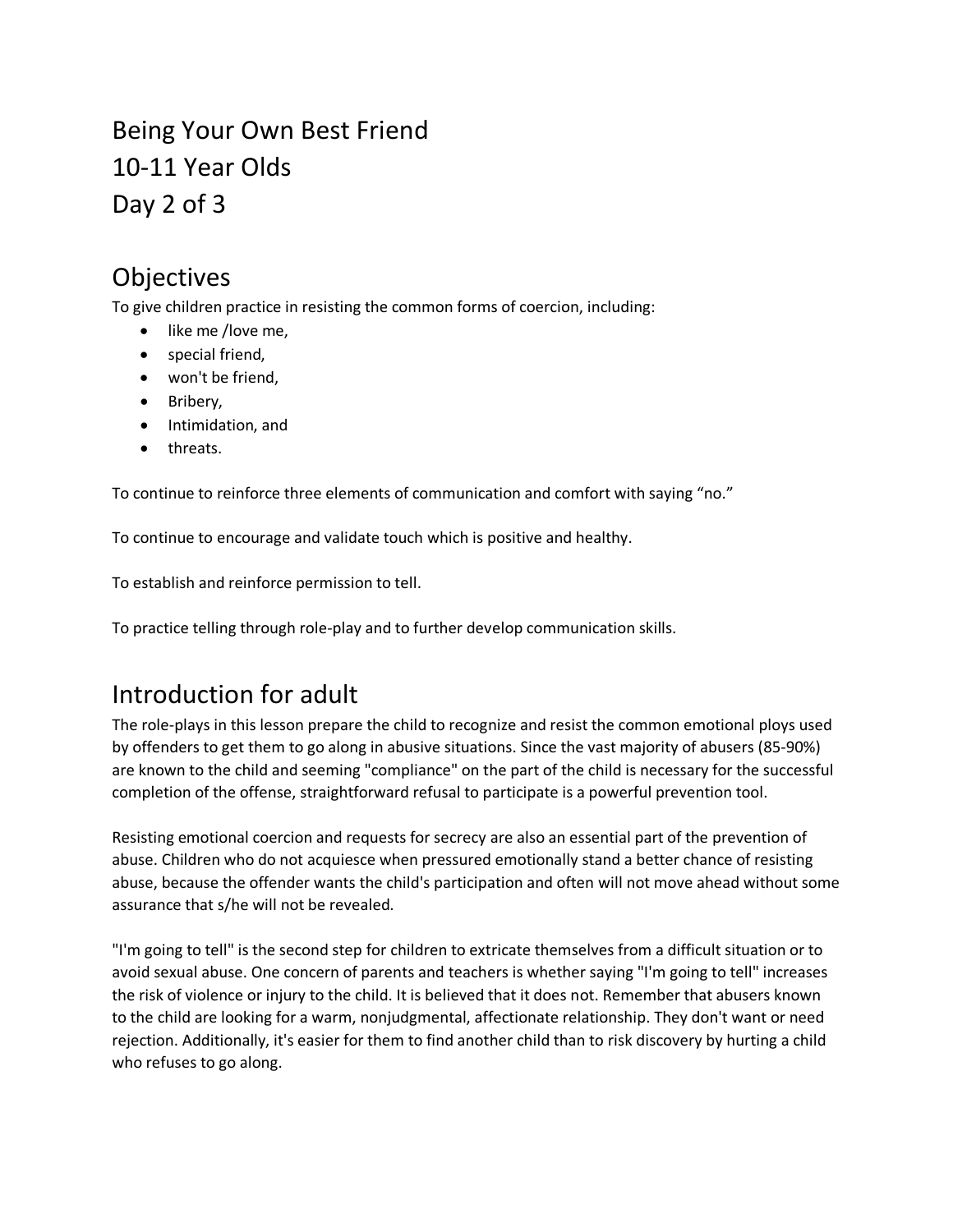In all cases, children must know that it's okay to tell their parents or someone else they trust whenever they have to say, "I'm going to tell," in order to get someone to stop touching them.

#### **Remember, role-playing is acting out each scenario so children learn the skill, not just the concept.**

## Introduction for children

People don't always listen when you ask them to stop what they're doing.

Let's see how good kids can be at sticking to what they feel when someone is trying to talk them into doing something they don't want to do.

#### Watch videotape

[https://www.youtube.com/watch?v=M6ZOrtBGqo&list=PLSrCYUKewj4dF58wxBmPx0QayhpO6d34T&in](https://www.youtube.com/watch?v=M6ZOrtBGqo&list=PLSrCYUKewj4dF58wxBmPx0QayhpO6d34T&index=17) [dex=17](https://www.youtube.com/watch?v=M6ZOrtBGqo&list=PLSrCYUKewj4dF58wxBmPx0QayhpO6d34T&index=17)

## Role-play

Those were some hard situations, but each of the kids found a way to handle what was happening. Let's try some situations and see how you do.

Remember, if you ask someone to stop what they're doing and they don't stop, then I want you to say, "I'm going to tell."

**RP:** What if a friend of your mom or dad comes to visit and puts his arm around you in a way that makes you feel uncomfortable or that seems creepy?

When you try to move away he says, "Oh, you're my special friend. I came over just to see you." What would you say and do?

What if the person says to you, "Don't you like me? If you liked me, you'd sit here with me." What would you say and do?

We want to create an absolutely clear progression here for children. First, they say "no." Then, they say, "I'm going to tell." Then they tell.

**RP:** What if you were taking gymnastics and the man who teaches the class kisses your cheeks and gets too close to your face when he tells you how you did? You feel uncomfortable and intimidated. You ask him to stop and back up a little bit so you can see him better.

But he keeps doing it. When you say, "I'm going to tell," he says, "Go ahead and tell, I don't care." What would you do? Do you think your mom or dad or teachers would care?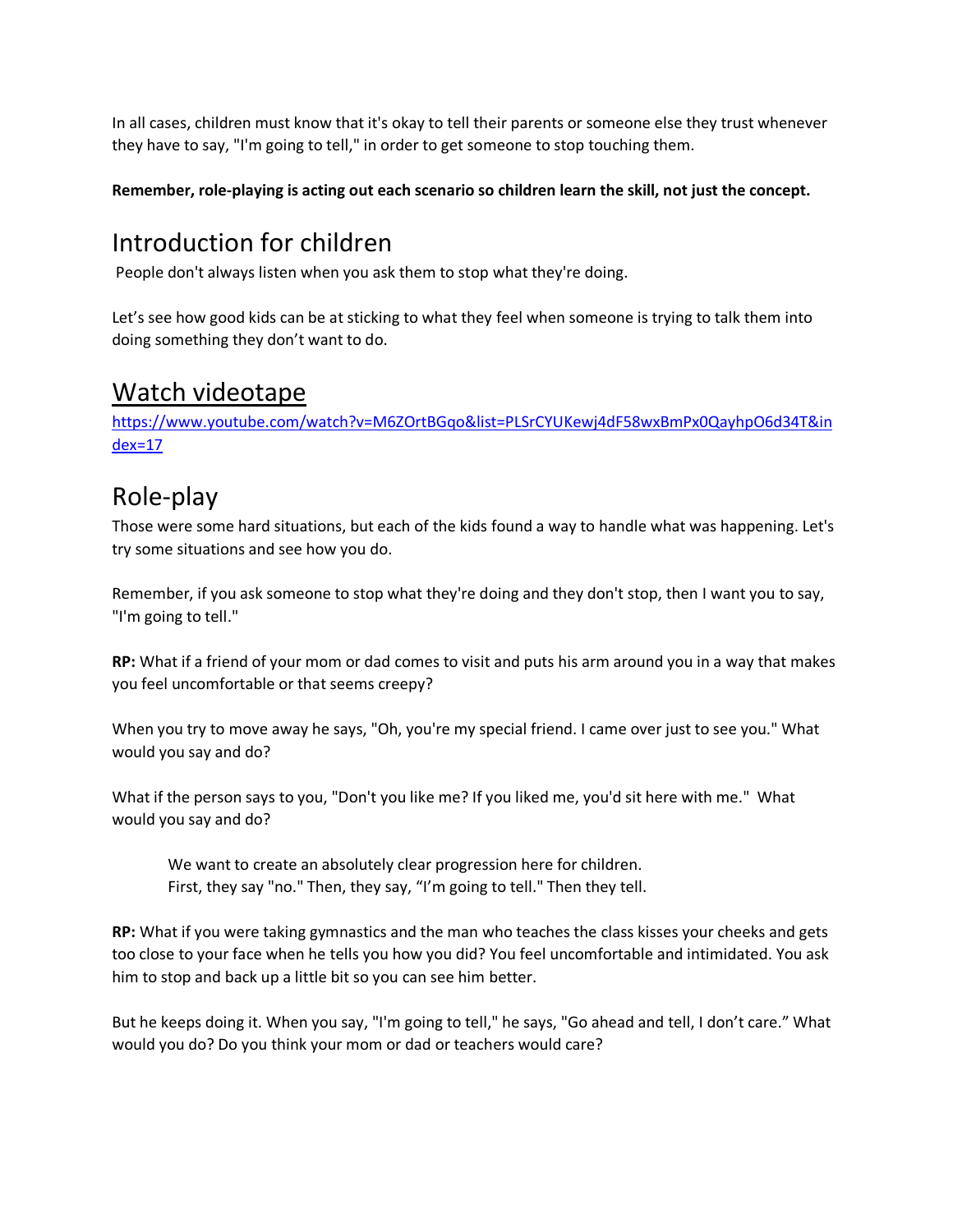**RP:** What if your best friend's dad touches your bottom or your legs every time you get close to him. You ask him to stop, but he keeps doing it. What would you say and do?

What if when you say, "I'm going to tell," he says, "Oh, I'm sorry, I won't do it again, but please don't tell." What would you say and do?

What if he says, "Please don't tell and I'll do something special for you, okay?" Would that be all right?

What is that called? That's called bribery.

*It is never okay to accept favors or goodies in exchange for touching. Tell a trusted adult immediately!* 

**RP:** What if your sitter pinches and bends your ear every time you do something she doesn't like? You tell her it hurts, but she keeps doing it.

When you say, "I'm going to tell," she says, "Go ahead and tell. No one will believe you. I'm the sitter and I'm in charge." What would you do?

What's that called?

The word for that is intimidation. She's trying to control you without admitting what she's trying to do. Does she have the right to do that?

*Children need to recognize intimidation and tell a trusted adult immediately.*

**RP:** What if someone says to you, "If you tell, I'll hurt you or someone in your family."

What's that called?

That is a threat and you should never try to handle a situation like that by yourself.

Would it be scary if someone said something like that to you?

No matter how scared you are, you need to tell and keep telling until someone helps you.

**RP:** What if you tell someone about what happened and they say something like, "Oh don't be silly. They were just joking."

Then what would you do? That's right! You'd tell someone else.